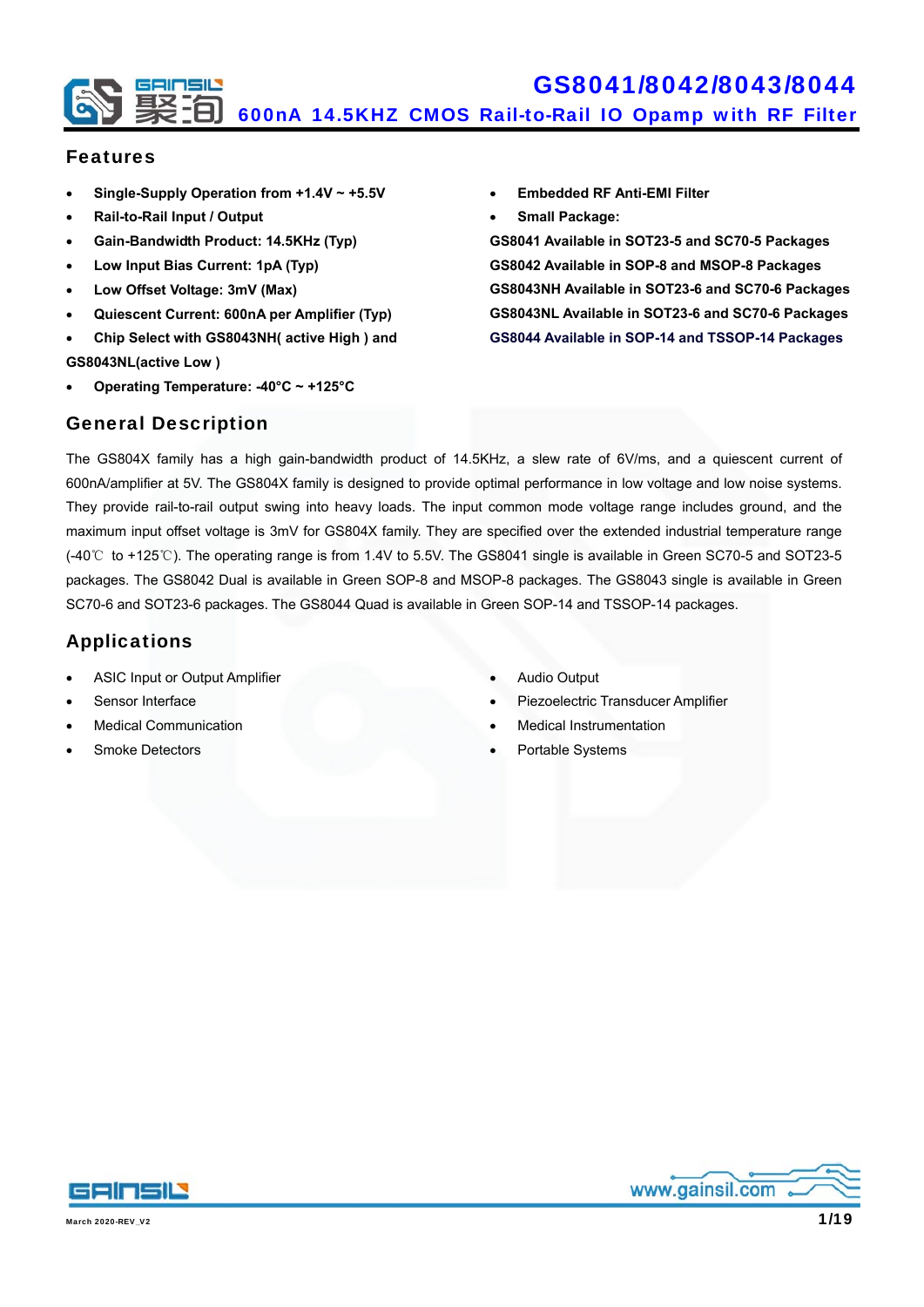

### Pin Configuration



Figure 1. Pin Assignment Diagram





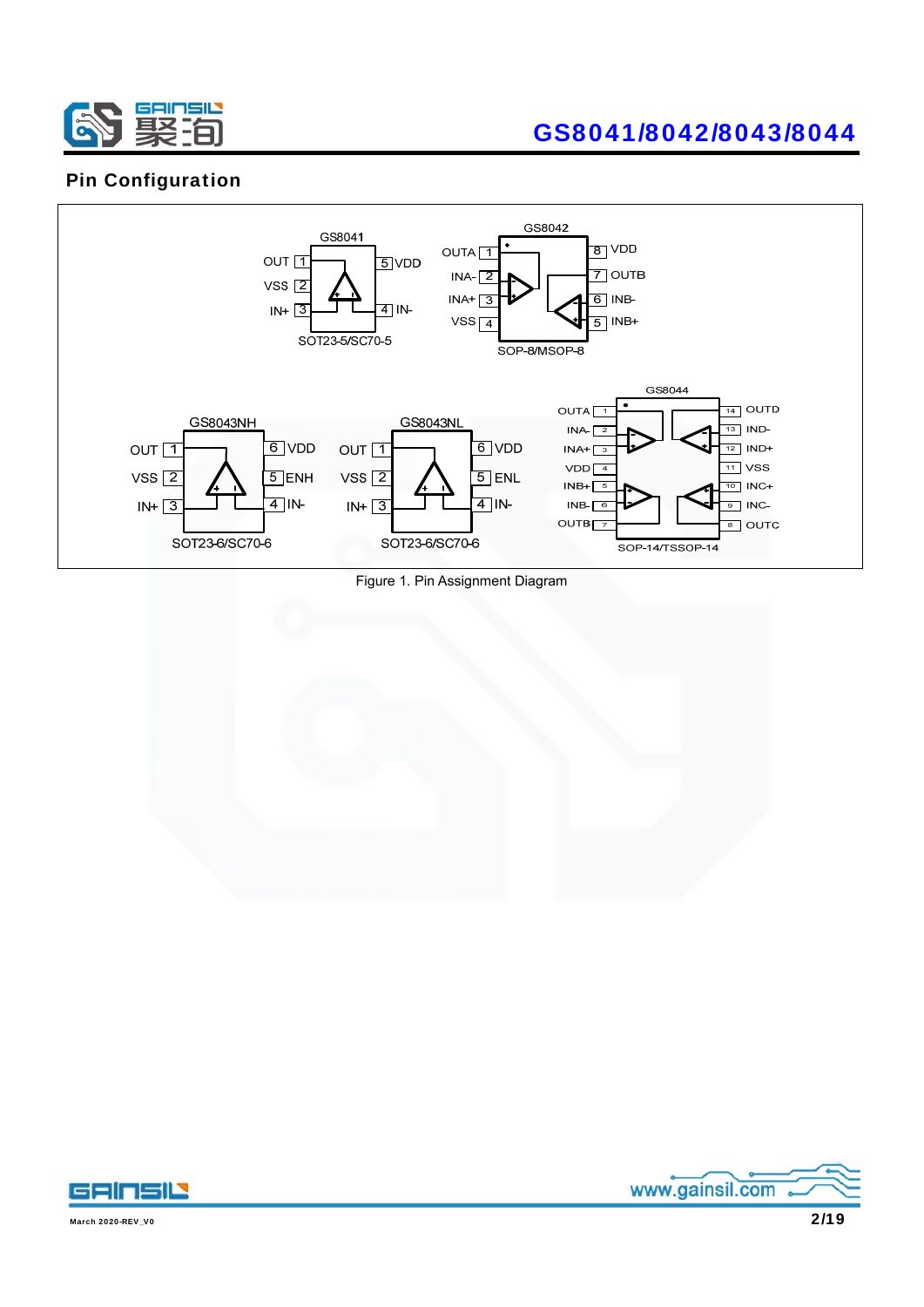

### Absolute Maximum Ratings

| <b>Condition</b>                                        | Min               | <b>Max</b>        |  |
|---------------------------------------------------------|-------------------|-------------------|--|
| Power Supply Voltage (V <sub>DD</sub> to Vss)           | $-0.5V$           | $+7.5V$           |  |
| Analog Input Voltage (IN+ or IN-)                       | $Vss-0.5V$        | $V_{DD}$ +0.5V    |  |
| PDB Input Voltage                                       | $Vss-0.5V$        | $+7V$             |  |
| <b>Operating Temperature Range</b>                      | $-40^{\circ}$ C   | +125 $^{\circ}$ C |  |
| Junction Temperature                                    | $+160^{\circ}$ C  |                   |  |
| Storage Temperature Range                               | $-55^{\circ}$ C   | $+150^{\circ}$ C  |  |
| Lead Temperature (soldering, 10sec)<br>$+260^{\circ}$ C |                   |                   |  |
| Package Thermal Resistance (TA=+25℃)                    |                   |                   |  |
| SOP-8, $\theta_{JA}$                                    | 125°C/W           |                   |  |
| $MSOP-8, \theta_{JA}$                                   | $216^{\circ}$ C/W |                   |  |
| SOT23-5, $\theta_{JA}$                                  | 190°C/W           |                   |  |
| SOT23-6, $\theta_{JA}$                                  | 190°C/W           |                   |  |
| SC70-5, θ <sub>JA</sub>                                 | 333°C/W           |                   |  |
| SC70-6, $\theta_{JA}$                                   | 333°C/W           |                   |  |
| <b>ESD Susceptibility</b>                               |                   |                   |  |
| <b>HBM</b><br>6KV                                       |                   |                   |  |
| MM                                                      | 300V              |                   |  |

Note: Stress greater than those listed under Absolute Maximum Ratings may cause permanent damage to the device. This is a stress rating only and functional operation of the device at these or any other conditions outside those indicated in the operational sections of this specification are not implied. Exposure to absolute maximum rating conditions for extended periods may affect reliability.



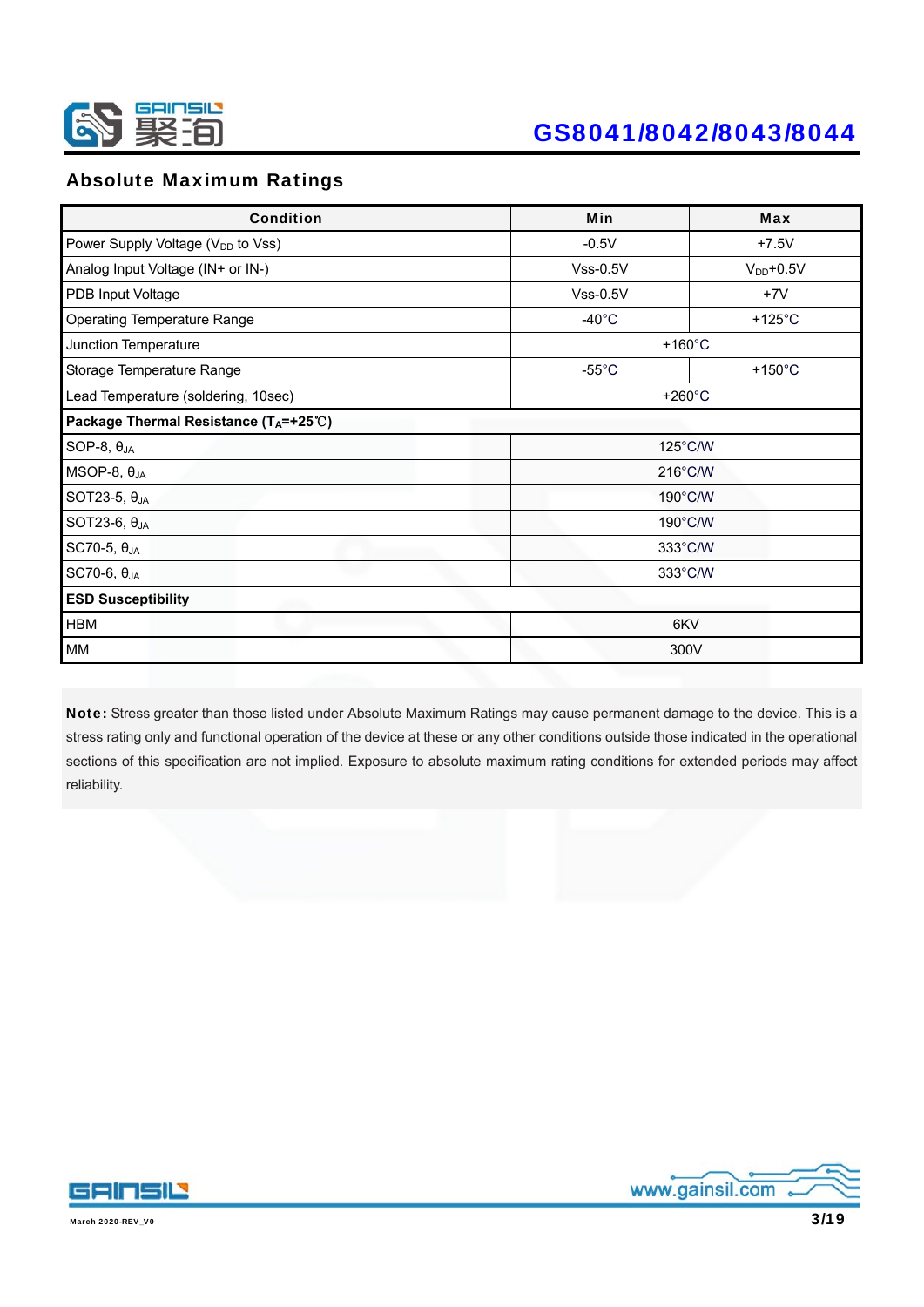

### Package/Ordering Information

| <b>MODEL</b>    | <b>CHANNEL</b> | <b>ORDER NUMBER</b> | <b>PACKAGE</b><br><b>DESCRIPTION</b> | <b>PACKAGE</b><br><b>OPTION</b> | <b>MARKING</b><br><b>INFORMATION</b> |
|-----------------|----------------|---------------------|--------------------------------------|---------------------------------|--------------------------------------|
|                 |                | <b>GS8041-CR</b>    | <b>SC70-5</b>                        | Tape and Reel, 3000             | 8041                                 |
| GS8041          | <b>Single</b>  | <b>GS8041-TR</b>    | <b>SOT23-5</b>                       | Tape and Reel, 3000             | 8041                                 |
|                 |                | <b>GS8042-SR</b>    | SOP-8                                | Tape and Reel, 4000             | GS8042                               |
| GS8042<br>Dual  |                | <b>GS8042-MR</b>    | MSOP-8                               | Tape and Reel, 3000             | GS8042                               |
|                 |                | <b>GS8043NH-CR</b>  | <b>SC70-6</b>                        | Tape and Reel, 4000             | 043H                                 |
| <b>GS8043NH</b> | <b>Single</b>  | <b>GS8043NH-TR</b>  | <b>SOT23-6</b>                       | Tape and Reel, 3000             | <b>GS8043NH</b>                      |
|                 |                | <b>GS8043NL-CR</b>  | <b>SC70-6</b>                        | Tape and Reel, 4000             | 043L                                 |
| <b>GS8043NL</b> | <b>Single</b>  | <b>GS8043NL-TR</b>  | <b>SOT23-6</b>                       | Tape and Reel, 3000             | <b>GS8043NL</b>                      |
|                 |                | <b>GS8044-TR</b>    | TSSOP-14                             | Tape and Reel, 3000             | GS8044                               |
| GS8044          | Quad           | <b>GS8044-SR</b>    | <b>SOP-14</b>                        | Tape and Reel, 2500             | GS8044                               |





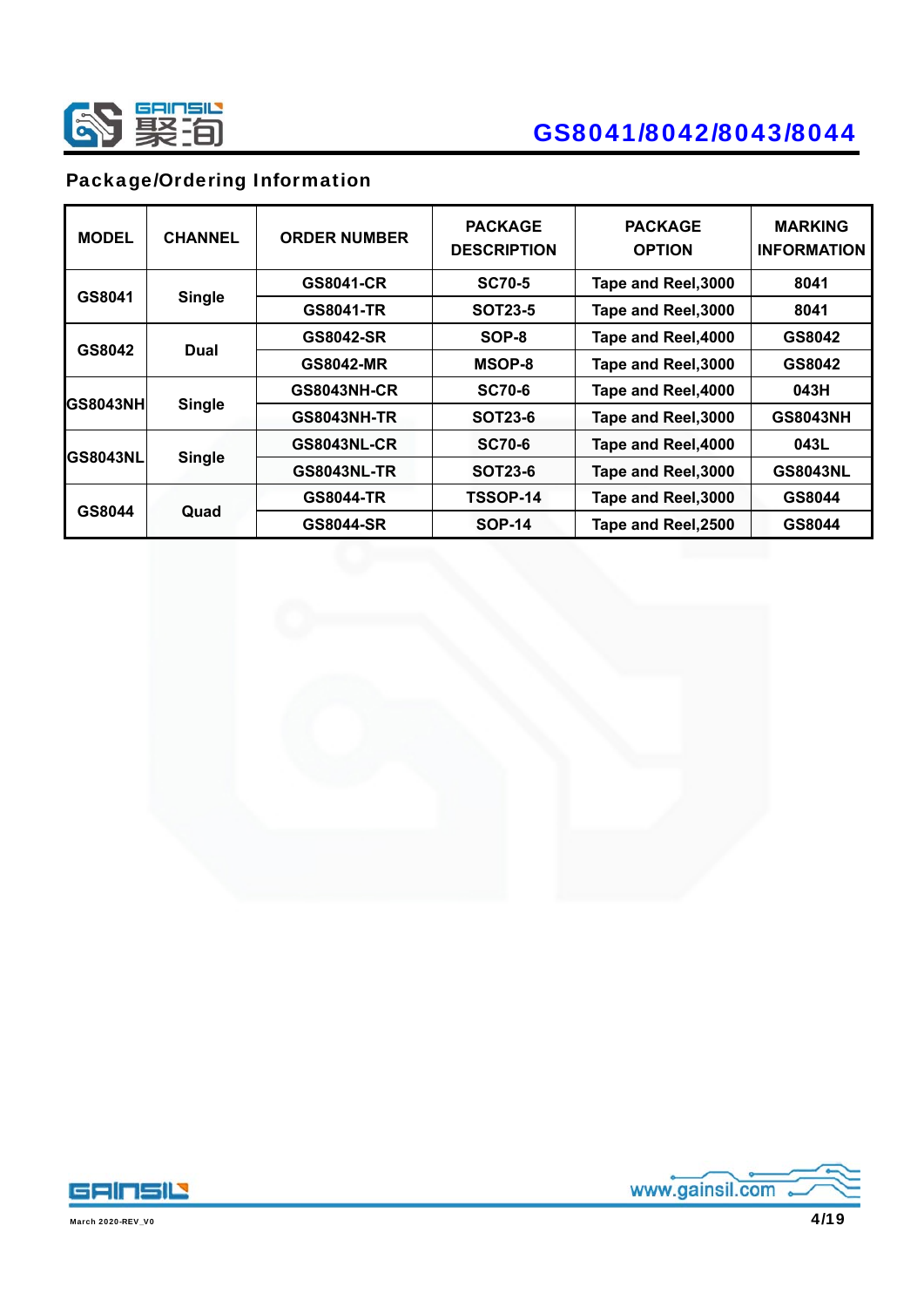

### Electrical Characteristics

|                                         |                          |                                                 | GS8041/8042/8043/8044 |            |                 |              |  |
|-----------------------------------------|--------------------------|-------------------------------------------------|-----------------------|------------|-----------------|--------------|--|
| <b>PARAMETER</b>                        | <b>SYMBOL</b>            | <b>CONDITIONS</b>                               | <b>TYP</b>            | <b>MIN</b> | <b>MAX</b>      | <b>UNITS</b> |  |
| <b>INPUT CHARACTERISTICS</b>            |                          |                                                 |                       |            |                 |              |  |
| Input Offset Voltage                    | $V_{OS}$                 | $V_{CM} = V_S/2$                                | 0.4                   |            | 3               | mV           |  |
| Input Bias Current                      | l <sub>B</sub>           |                                                 | $\mathbf{1}$          |            |                 | рA           |  |
| Input Offset Current                    | $I_{OS}$                 |                                                 | $\mathbf{1}$          |            |                 | рA           |  |
| Common-Mode Voltage Range               | $V_{CM}$                 | $V_s = 5.5V$                                    | $-0.1$ to $+5.6$      |            |                 | V            |  |
|                                         |                          | $V_S = 5V$ , $V_{CM} = -0.1V$ to 2.5V           | 78                    | 66         |                 |              |  |
| Common-Mode Rejection Ratio             | <b>CMRR</b>              | $V_S = 5V$ , $V_{CM} = -0.1V$ to 5.1V           | 84                    | 67         |                 | dВ           |  |
|                                         |                          | Vs=1.4V, $R_L$ = 50kΩ, V <sub>O</sub> = Vs-0.1V | 86                    | 75         |                 | dB           |  |
| Open-Loop Voltage Gain                  | $A_{OL}$                 | Vs=5V, $R_L$ = 50kΩ, V <sub>o</sub> = Vs-0.1V   | 93                    | 84         |                 |              |  |
| Input Offset Voltage Drift              | $\Delta V_{OS}/\Delta_T$ |                                                 | 2.5                   |            |                 | $\mu$ V/°C   |  |
| <b>OUTPUT CHARACTERISTICS</b>           |                          |                                                 |                       |            |                 |              |  |
| Output Voltage Swing from Rail          | $V_{OH}$                 |                                                 | 1.395                 | 1.390      |                 | V            |  |
|                                         | $V_{OL}$                 | Vs=1.4V, $RL$ = 50k $\Omega$                    | 4.5                   |            | 10              | mV           |  |
|                                         | $V_{OH}$                 |                                                 | 4.997                 | 4.990      |                 | $\vee$       |  |
|                                         | V <sub>OL</sub>          | Vs=5V, $R_L$ = 50k $\Omega$                     | 3.5                   |            | 10 <sup>1</sup> | mV           |  |
|                                         | <b>SOURCE</b>            |                                                 | 20                    |            |                 |              |  |
| <b>Output Current</b>                   | <b>ISINK</b>             | $R_1 = 10\Omega$ to $V_S/2$                     | 20                    |            |                 | mA           |  |
| <b>POWER SUPPLY</b>                     |                          |                                                 |                       |            |                 |              |  |
|                                         |                          |                                                 | 1.4                   |            |                 | V            |  |
| <b>Operating Voltage Range</b>          |                          |                                                 | 5.5                   |            |                 | $\vee$       |  |
| Power Supply Rejection Ratio            | <b>PSRR</b>              | $V_S$ = +1.4V to +5.5V, $V_{CM}$ = +0.5V        | 80                    | 77         |                 | dВ           |  |
| Quiescent Current / Amplifier           | $I_{\Omega}$             |                                                 | 600                   |            |                 | nA           |  |
| Shutdown Current / Amplifier            | $I_{Q \text{ off}}$      | GS8043NH / GS8043NL                             | 54                    |            |                 | nA           |  |
| <b>DYNAMIC PERFORMANCE (CL = 100pF)</b> |                          |                                                 |                       |            |                 |              |  |
| Gain-Bandwidth Product                  | <b>GBP</b>               |                                                 | 14.5                  |            |                 | KHz          |  |
| <b>Slew Rate</b>                        | <b>SR</b>                | $G = +1$ , 2V Output Step                       | 6                     |            |                 | V/ms         |  |

(At Vs = +5V, RL = 1M $\Omega$  connected to Vs/2, and Vout = Vs/2, unless otherwise noted.)



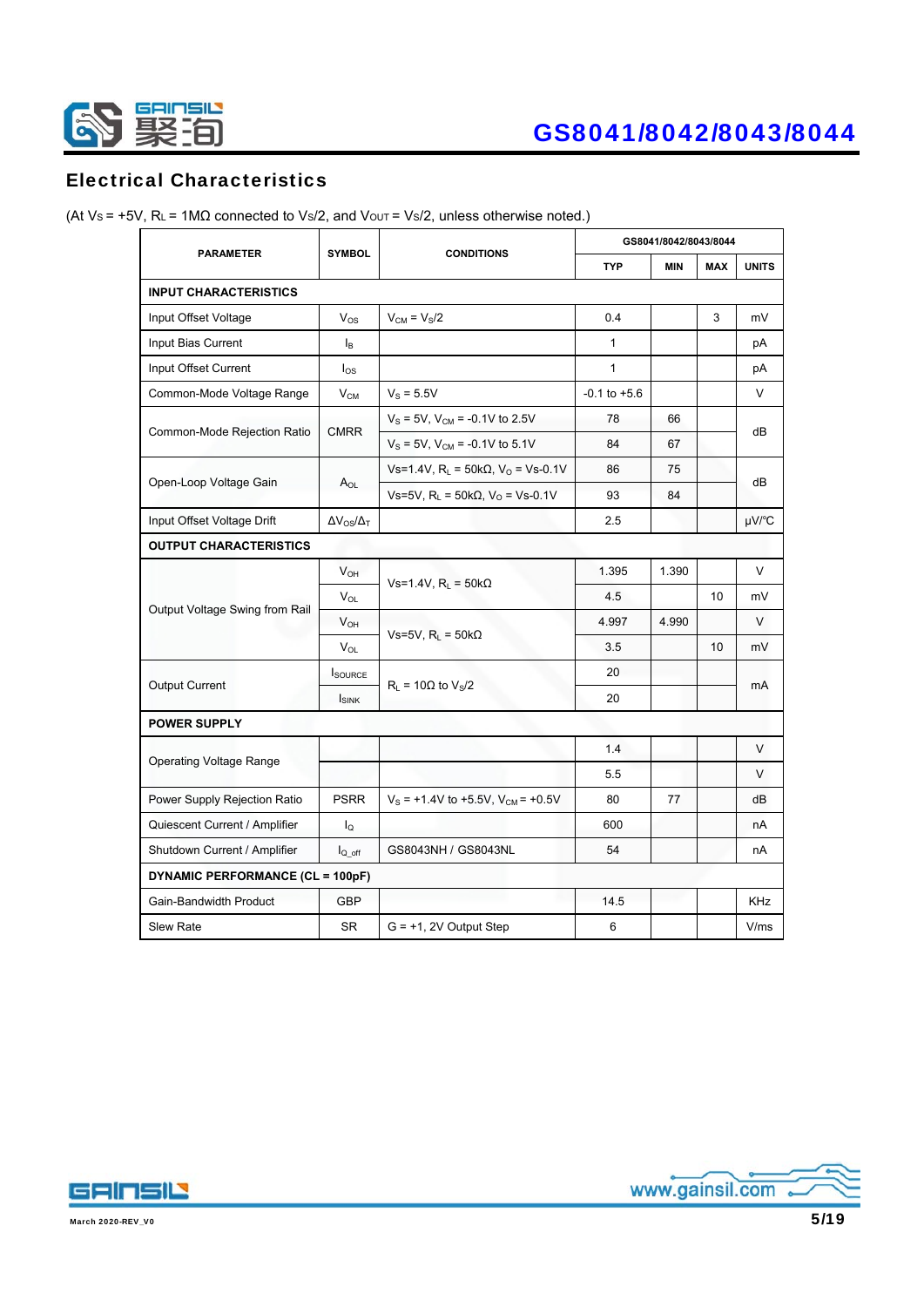

### Typical Performance characteristics

At T<sub>A</sub>=+25<sup>°</sup>C, V<sub>S</sub>=+5V, and R<sub>L</sub>=100KΩ connected to V<sub>S</sub>/2, unless otherwise noted.





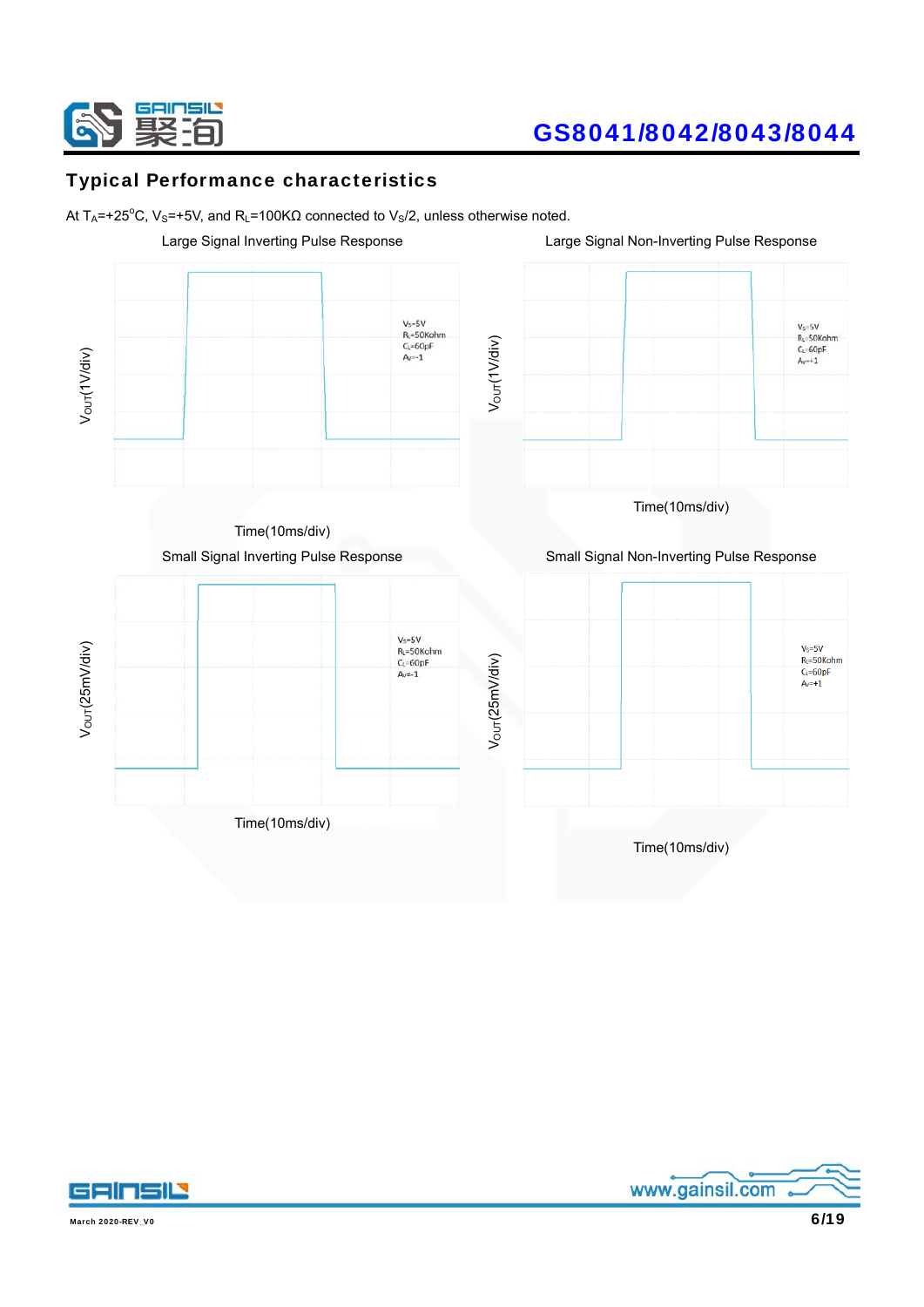

### Typical Performance characteristics

At T<sub>A</sub>=+25<sup>°</sup>C, V<sub>S</sub>=+5V, and R<sub>L</sub>=100KΩ connected to V<sub>S</sub>/2, unless otherwise noted.





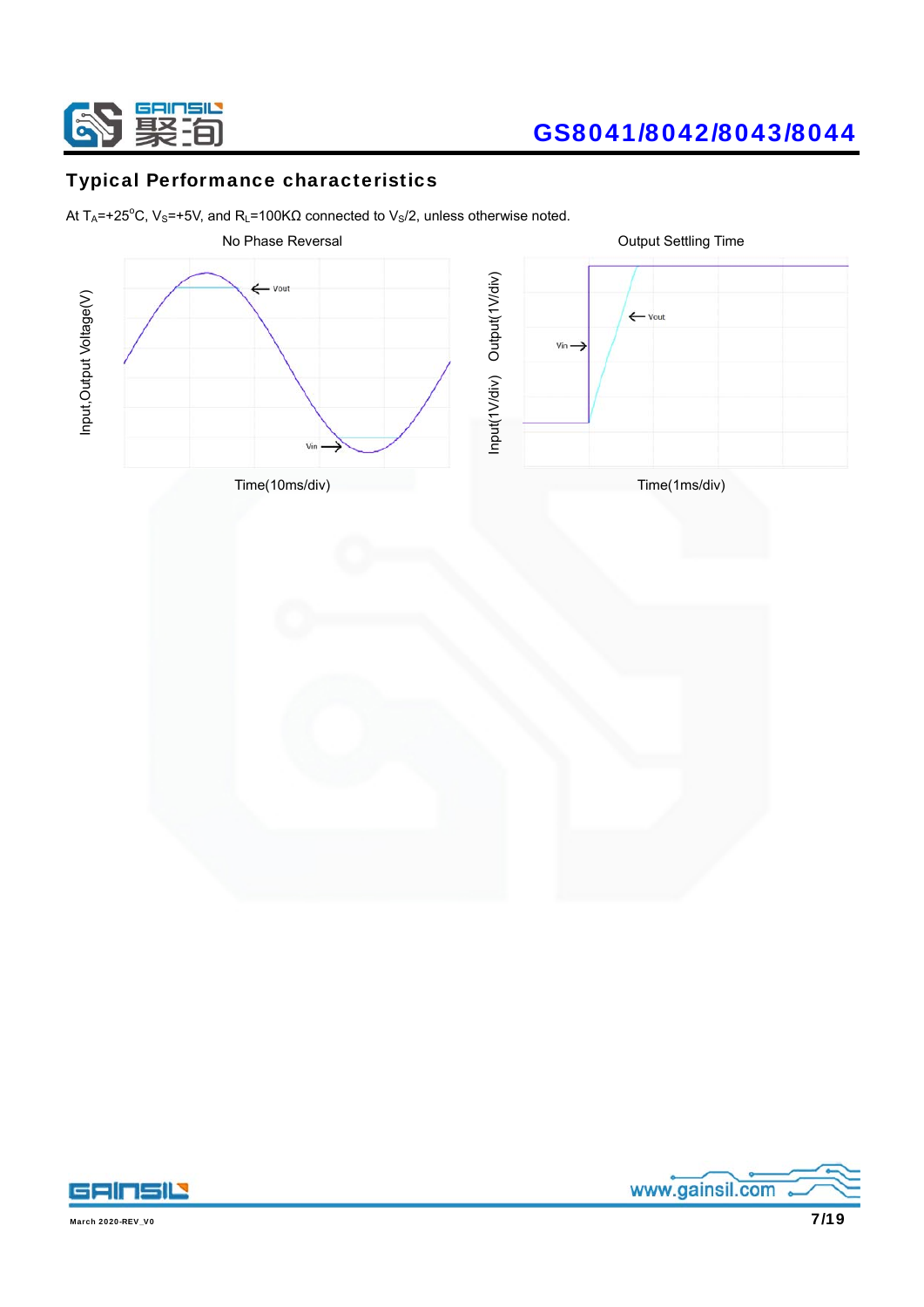

### Application Note

#### **Size**

GS804X family series op amps are unity-gain stable and suitable for a wide range of general-purpose applications. The small footprints of the GS804X family packages save space on printed circuit boards and enable the design of smaller electronic products.

#### Power Supply Bypassing and Board Layout

GS804X family series operates from a single 1.4V to 5.5V supply or dual ±0.7V to ±2.75V supplies. For best performance, a 0.1µF ceramic capacitor should be placed close to the  $V_{DD}$  pin in single supply operation. For dual supply operation, both  $V_{DD}$ and  $V_{SS}$  supplies should be bypassed to ground with separate  $0.1 \mu F$  ceramic capacitors.

#### Low Supply Current

The low supply current (typical 600nA per channel) of GS804X family will help to maximize battery life. They are ideal for battery powered systems.

#### Operating Voltage

GS804X family operates under wide input supply voltage (1.4V to 5.5V). In addition, all temperature specifications apply from  $-40^{\circ}$ C to +125 °C. Most behavior remains unchanged throughout the full operating voltage range. These guarantees ensure operation throughout the single Li-Ion battery lifetime.

#### Rail-to-Rail Input

The input common-mode range of GS804X family extends 100mV beyond the supply rails ( $V_{SS}$ -0.1V to  $V_{DD}$ +0.1V). This is achieved by using complementary input stage. For normal operation, inputs should be limited to this range.

#### Rail-to-Rail Output

Rail-to-Rail output swing provides maximum possible dynamic range at the output. This is particularly important when operating in low supply voltages. The output voltage of GS804X family can typically swing to less than 50mV from supply rail in light resistive loads (>50kΩ).

#### Capacitive Load Tolerance

The GS804X family is optimized for bandwidth and speed, not for driving capacitive loads. Output capacitance will create a pole in the amplifier's feedback path, leading to excessive peaking and potential oscillation. If dealing with load capacitance is a requirement of the application, the two strategies to consider are (1) using a small resistor in series with the amplifier's output and the load capacitance and (2) reducing the bandwidth of the amplifier's feedback loop by increasing the overall noise gain. Figure 2. shows a unity gain follower using the series resistor strategy. The resistor isolates the output from the capacitance and, more importantly, creates a zero in the feedback path that compensates for the pole created by the output capacitance.



Figure 2. Indirectly Driving a Capacitive Load Using Isolation Resistor



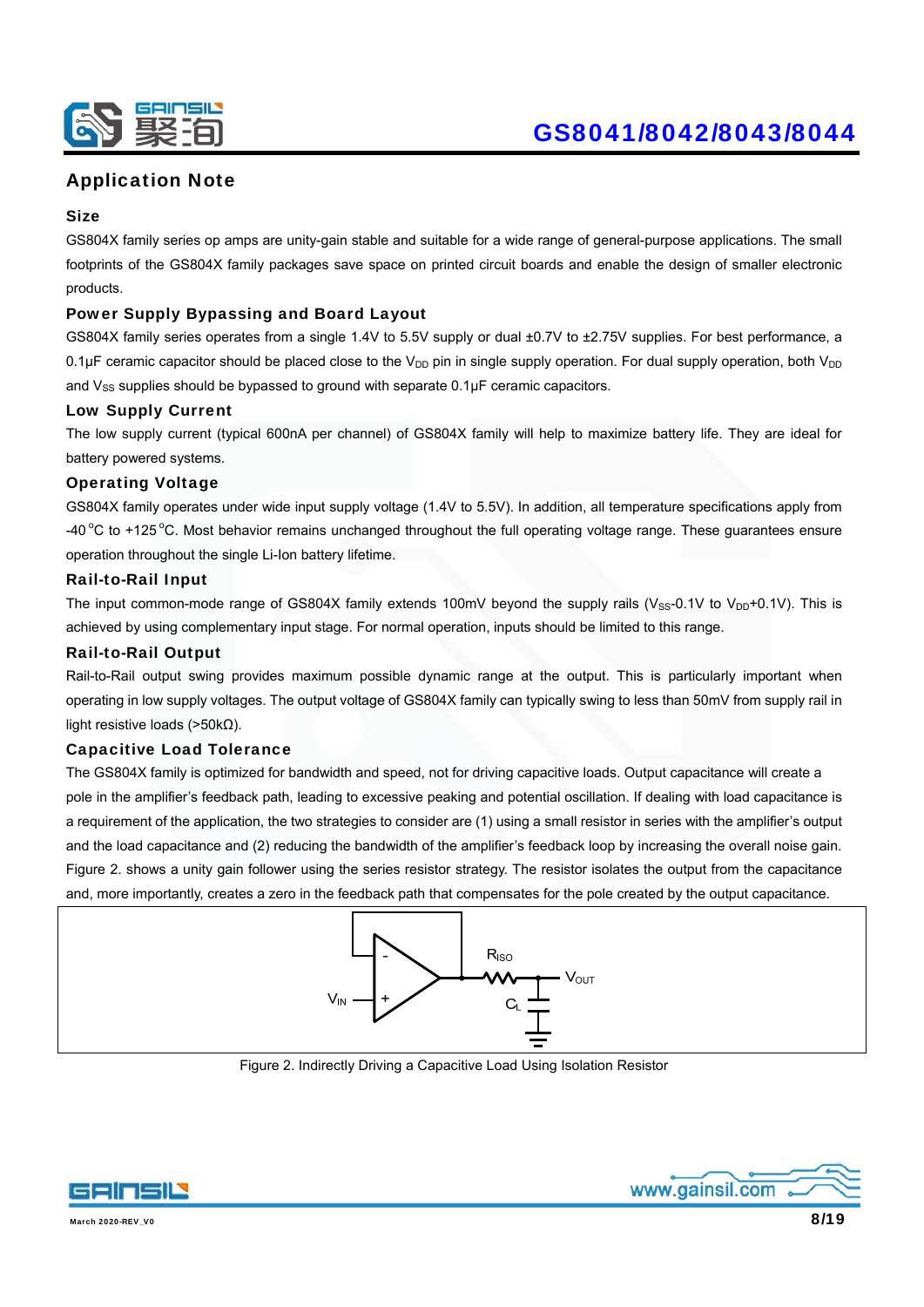

The bigger the R<sub>ISO</sub> resistor value, the more stable V<sub>OUT</sub> will be. However, if there is a resistive load R<sub>L</sub> in parallel with the capacitive load, a voltage divider (proportional to  $R_{ISO}/R_L$ ) is formed, this will result in a gain error.

The circuit in Figure 3 is an improvement to the one in Figure 2. RF provides the DC accuracy by feed-forward the V<sub>IN</sub> to R<sub>L</sub>. CF and R<sub>ISO</sub> serve to counteract the loss of phase margin by feeding the high frequency component of the output signal back to the amplifier's inverting input, thereby preserving the phase margin in the overall feedback loop. Capacitive drive can be increased by increasing the value of  $C_F$ . This in turn will slow down the pulse response.



Figure 3. Indirectly Driving a Capacitive Load with DC Accuracy



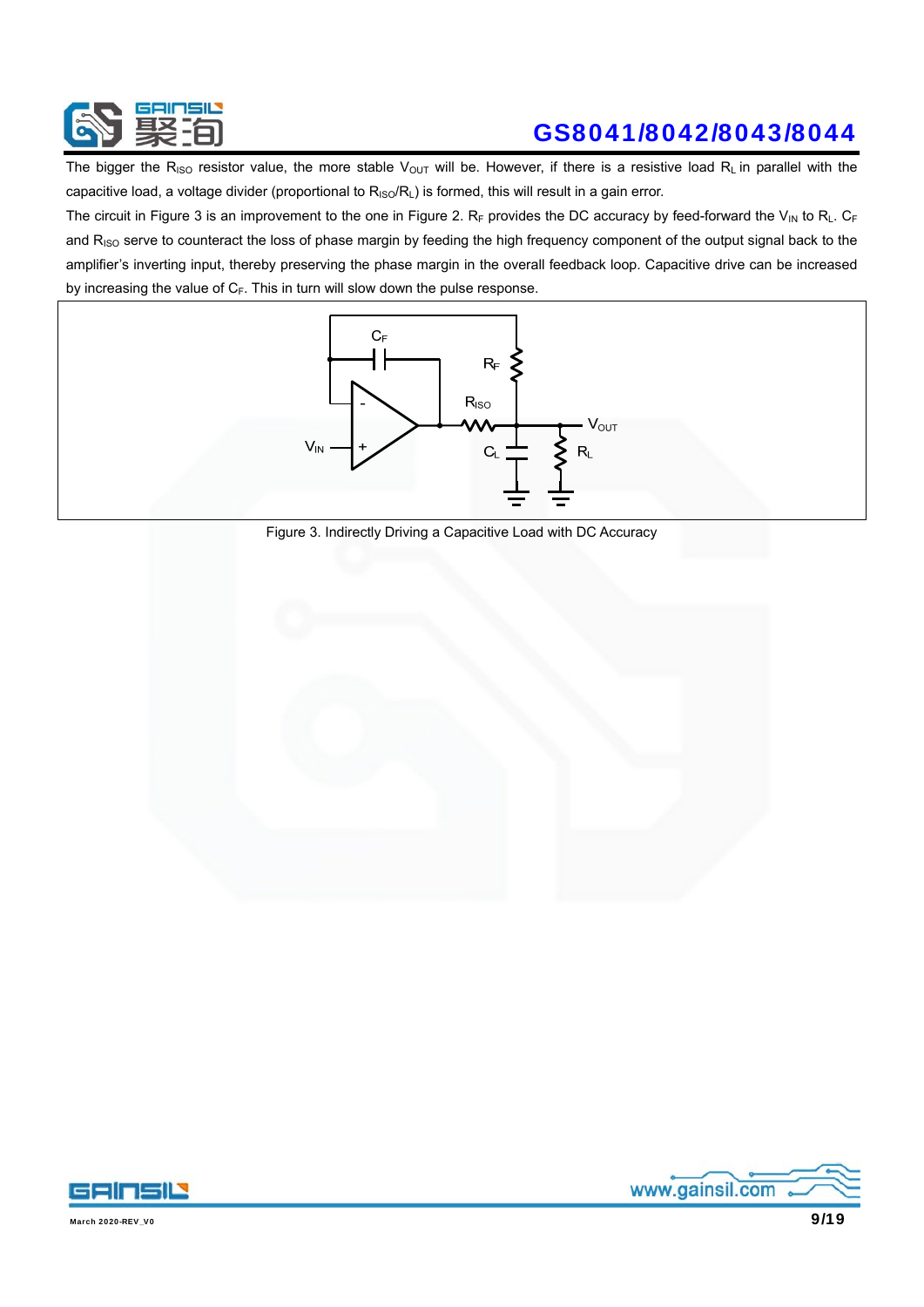

### Typical Application Circuits

#### Differential amplifier

The differential amplifier allows the subtraction of two input voltages or cancellation of a signal common the two inputs. It is useful as a computational amplifier in making a differential to single-end conversion or in rejecting a common mode signal. Figure 4. shown the differential amplifier using GS804X family.



Figure 4. Differential Amplifier

$$
V_{\text{OUT}} = \left(\frac{R_{\text{+}}R_{\text{2}}}{R_{\text{+}}R_{\text{4}}}\right)\frac{R_{\text{4}}}{R_{\text{1}}}V_{\text{IN}} - \frac{R_{\text{2}}}{R_{\text{1}}}V_{\text{IP}} + \left(\frac{R_{\text{+}}R_{\text{2}}}{R_{\text{+}}R_{\text{4}}}\right)\frac{R_{\text{3}}}{R_{\text{1}}}V_{\text{REF}}
$$

If the resistor ratios are equal (i.e.  $R_1=R_3$  and  $R_2=R_4$ ), then

$$
V_{\text{out}} = \frac{R_2}{R_1} (V_{\text{IP}} - V_{\text{IN}}) + V_{\text{REF}}
$$

#### Low Pass Active Filter

The low pass active filter is shown in Figure 5. The DC gain is defined by  $-R_2/R_1$ . The filter has a -20dB/decade roll-off after its corner frequency  $f_c = 1/(2\pi R_3C_1)$ .



Figure 5. Low Pass Active Filter



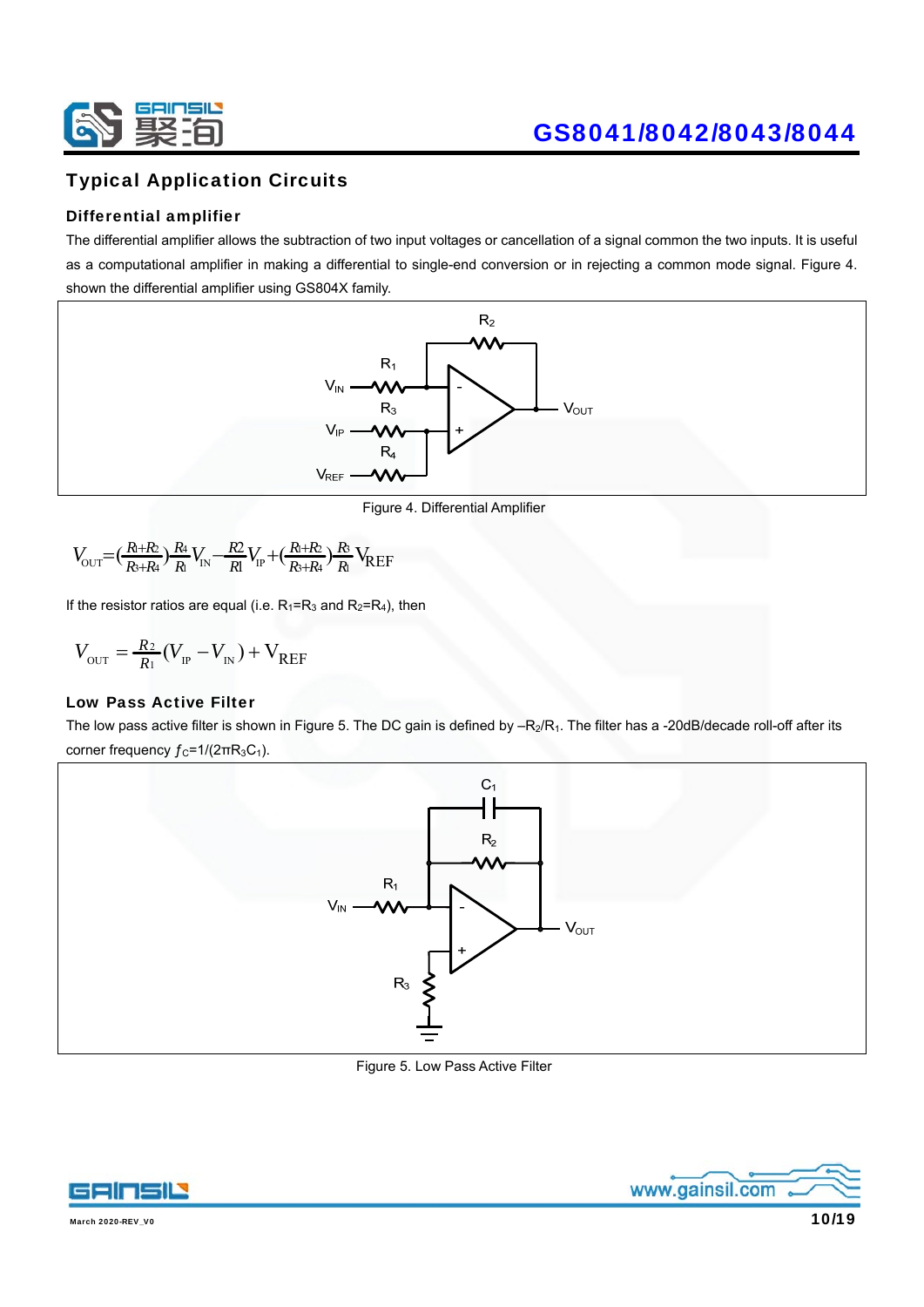

#### Instrumentation Amplifier

The triple GS804X family can be used to build a three-op-amp instrumentation amplifier as shown in Figure 6. The amplifier in Figure 6 is a high input impedance differential amplifier with gain of R2/R1. The two differential voltage followers assure the high input impedance of the amplifier.







.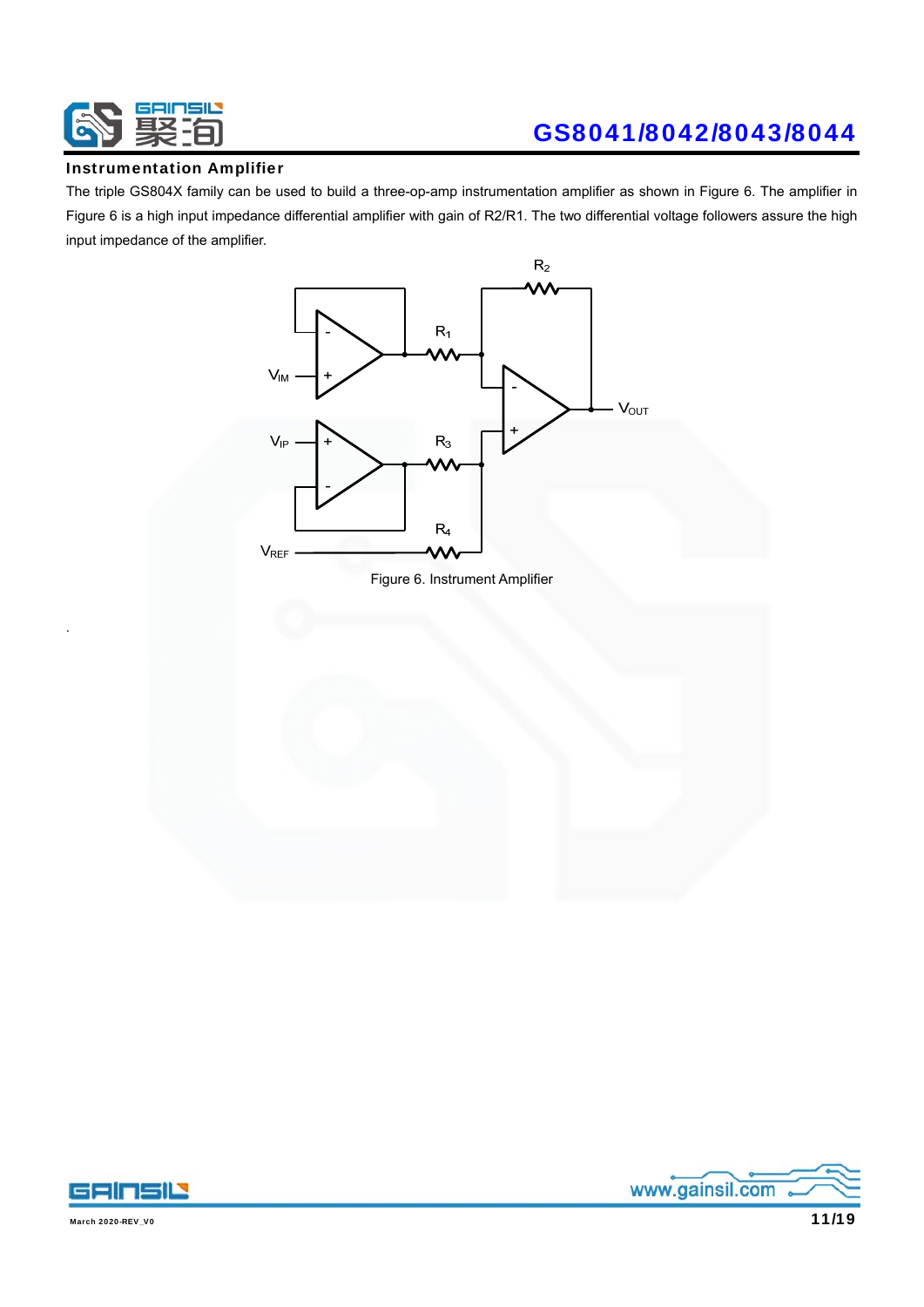

### Package Information

### MSOP-8







| Symbol |           | Dimensions<br>In Millimeters |           | Dimensions<br>In Inches |  |
|--------|-----------|------------------------------|-----------|-------------------------|--|
|        | MIN       | MAX                          | MIN       | MAX                     |  |
| Α      | 0.820     | 1.100                        | 0.032     | 0.043                   |  |
| A1     | 0.020     | 0.150                        | 0.001     | 0.006                   |  |
| А2     | 0.750     | 0.950                        | 0.030     | 0.037                   |  |
| b      | 0.250     | 0.380                        | 0.010     | 0.015                   |  |
| с      | 0.090     | 0.230                        | 0.004     | 0.009                   |  |
| D      | 2.900     | 3.100                        | 0.114     | 0.122                   |  |
| Е      | 2.900     | 3.100                        | 0.114     | 0.122                   |  |
| E1     | 4.750     | 5.050                        | 0.187     | 0.199                   |  |
| е      | 0.650 BSC |                              | 0.026 BSC |                         |  |
|        | 0.400     | 0.800                        | 0.016     | 0.031                   |  |
| θ      | O٠        | 6°                           | 0°        | 6°                      |  |



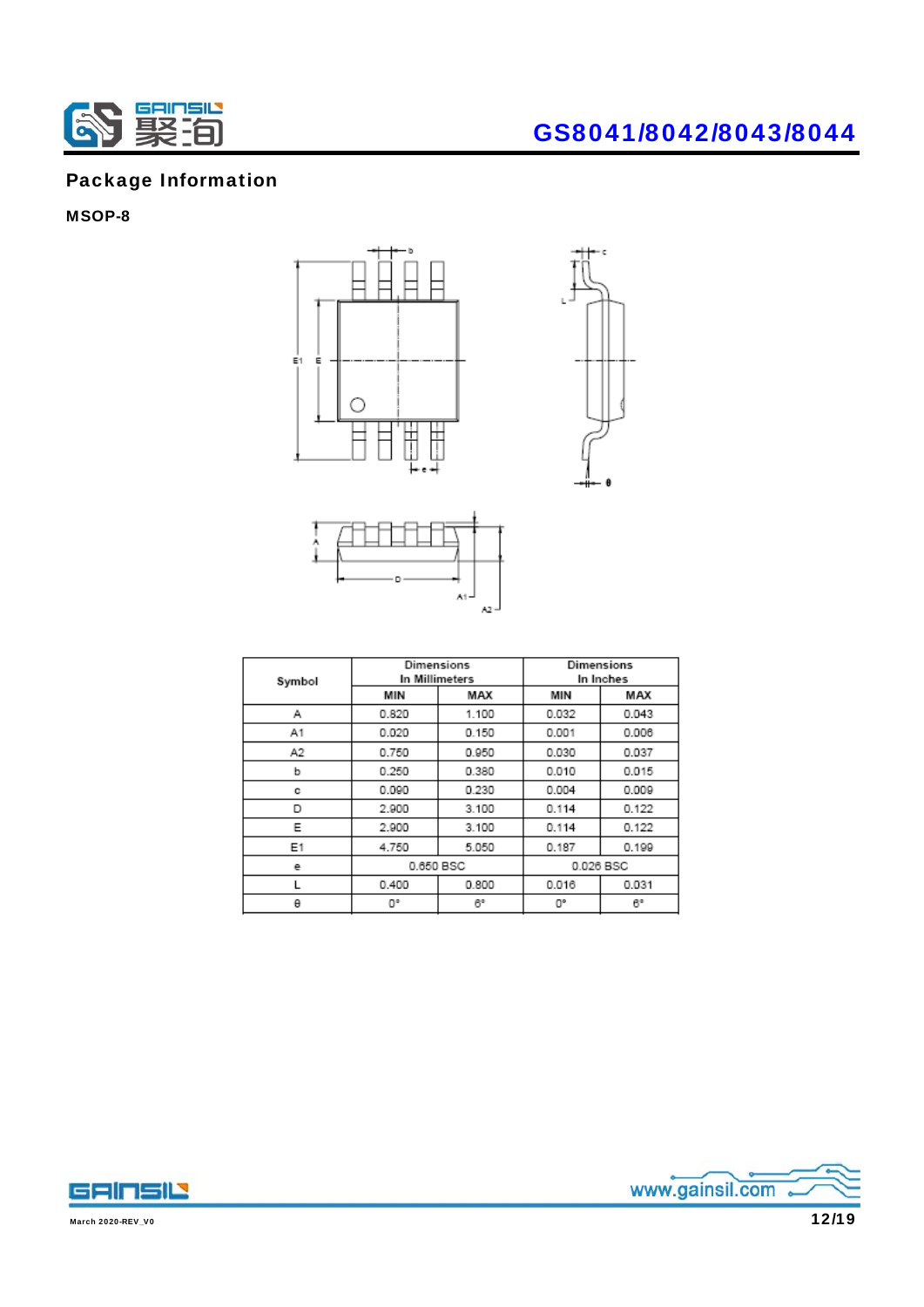

SOP-8







| Symbol |          | Dimensions<br>In Millimeters | Dimensions<br>In Inches |       |
|--------|----------|------------------------------|-------------------------|-------|
|        | MIN      | MAX                          | MIN                     | MAX   |
| Α      | 1.350    | 1.750                        | 0.053                   | 0.069 |
| Α1     | 0.100    | 0.250                        | 0.004                   | 0.010 |
| A2     | 1.350    | 1.550                        | 0.053                   | 0.061 |
| b      | 0.330    | 0.510                        | 0.013                   | 0.020 |
| с      | 0.170    | 0.250                        | 0.006                   | 0.010 |
| D      | 4.700    | 5.100                        | 0.185                   | 0.200 |
| Е      | 3.800    | 4.000                        | 0.150                   | 0.157 |
| Ε1     | 5,800    | 6.200                        | 0.228                   | 0.244 |
| е      | 1.27 BSC |                              | 0.050 BSC               |       |
| L      | 0.400    | 1.270                        | 0.016                   | 0.050 |
| θ      | 0°       | 8°                           | 0°                      | 8°    |



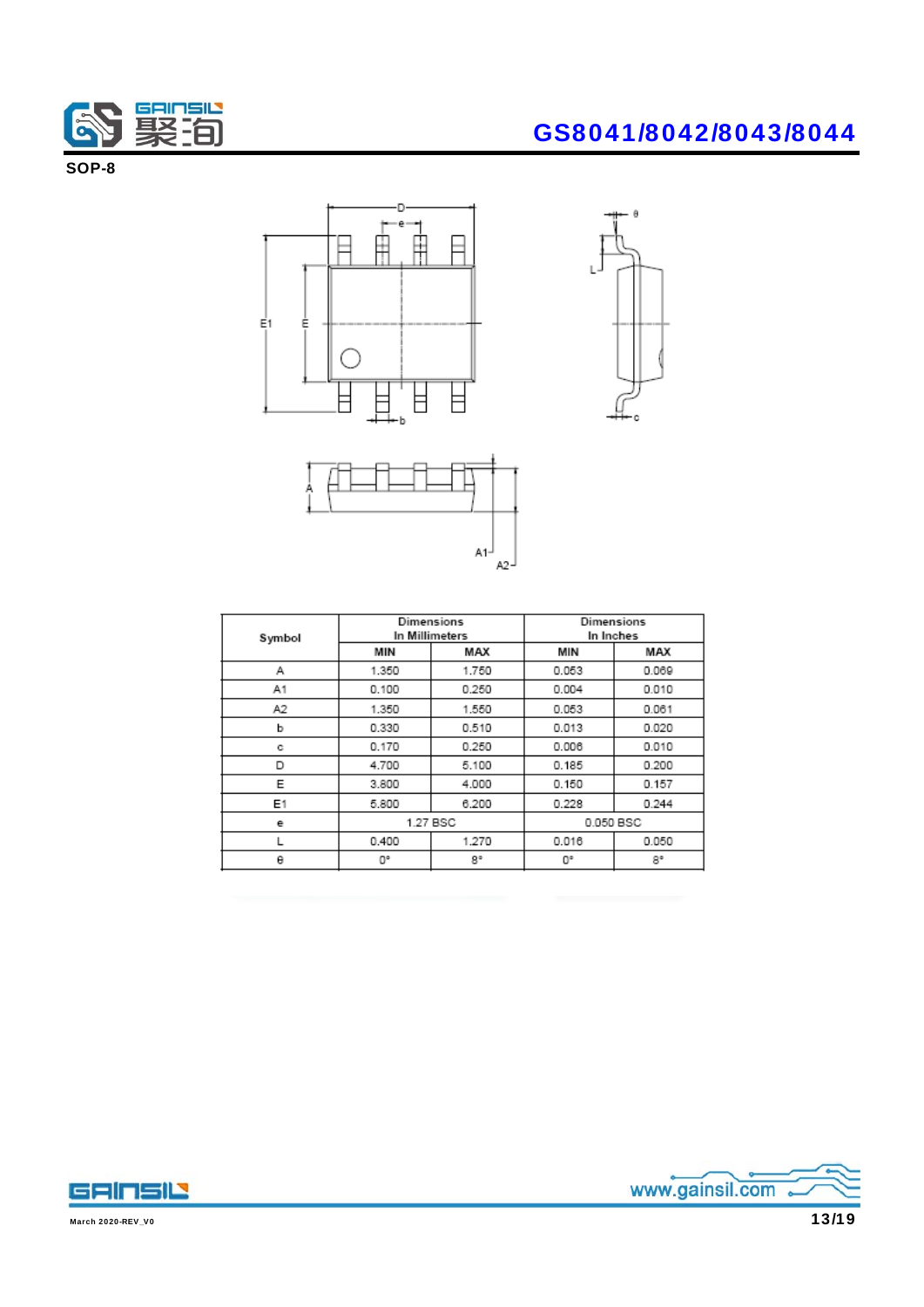

SOT23-5







| Symbol |           | Dimensions<br>In Millimeters |           | Dimensions<br>In Inches |
|--------|-----------|------------------------------|-----------|-------------------------|
|        | MIN       | MAX                          | MIN       | MAX                     |
| А      | 1.050     | 1.250                        | 0.041     | 0.049                   |
| A1     | 0.000     | 0.100                        | 0.000     | 0.004                   |
| A2     | 1.050     | 1.150                        | 0.041     | 0.045                   |
| b      | 0.300     | 0.500                        | 0.012     | 0.020                   |
| с      | 0.100     | 0.200                        | 0.004     | 0.008                   |
| D      | 2.820     | 3.020                        | 0.111     | 0.119                   |
| E      | 1.500     | 1.700                        | 0.059     | 0.067                   |
| Ε1     | 2.650     | 2.950                        | 0.104     | 0.116                   |
| е      | 0.950 BSC |                              | 0.037 BSC |                         |
| e1     | 1.900 BSC |                              |           | 0.075 BSC               |
| L      | 0.300     | 0.600                        | 0.012     | 0.024                   |
| θ      | O۰        | 8°                           | O۴        | 8°                      |
|        |           |                              |           |                         |



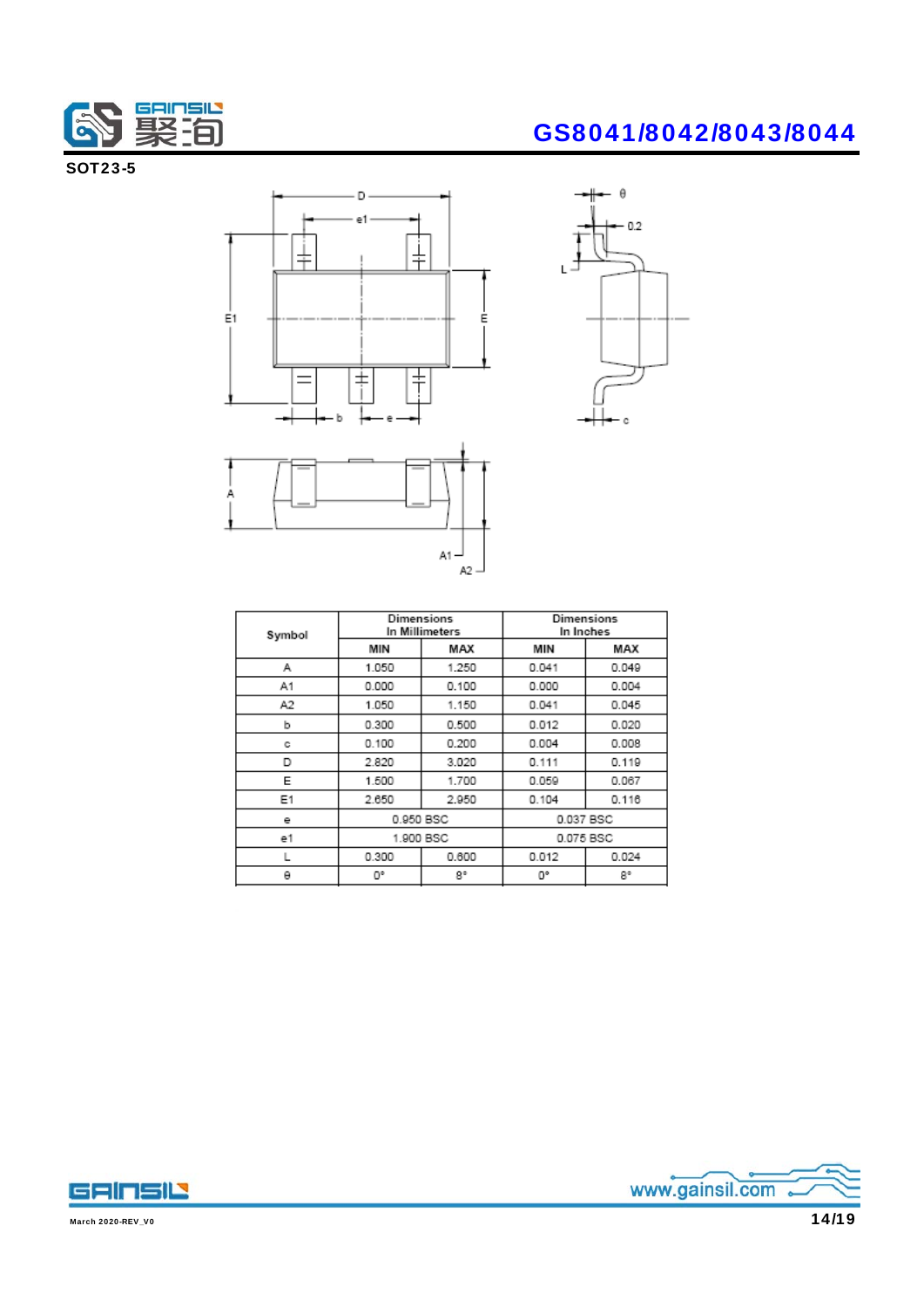

### SC70-5





## GS8041/8042/8043/8044

|                | <b>Dimensions</b> |                | <b>Dimensions</b> |       |  |
|----------------|-------------------|----------------|-------------------|-------|--|
| Symbol         | In Millimeters    |                | In Inches         |       |  |
|                | Min               | Max            | Min               | Max   |  |
| А              | 0.900             | 1.100          | 0.035             | 0.043 |  |
| A1             | 0.000             | 0.100          | 0.000             | 0.004 |  |
| A <sub>2</sub> | 0.900             | 1.000          | 0.035             | 0.039 |  |
| b              | 0.150             | 0.006<br>0.350 |                   | 0.014 |  |
| с              | 0.080             | 0.150          | 0.003             | 0.006 |  |
| D              | 2.000             | 2.200          | 0.079             | 0.087 |  |
| Ε              | 1.150             | 1.350          | 0.045             | 0.053 |  |
| E1             | 2.150             | 2.450          | 0.085<br>0.096    |       |  |
| e              | 0.650TYP          |                | 0.026TYP          |       |  |
| e1             | 1.200             | 1.400          | 0.047             | 0.055 |  |
| L              | 0.525REF          |                | 0.021REF          |       |  |
| L1             | 0.260             | 0.460          | 0.010             | 0.018 |  |
| θ              | О°<br>8°          |                | 0°                | 8°    |  |





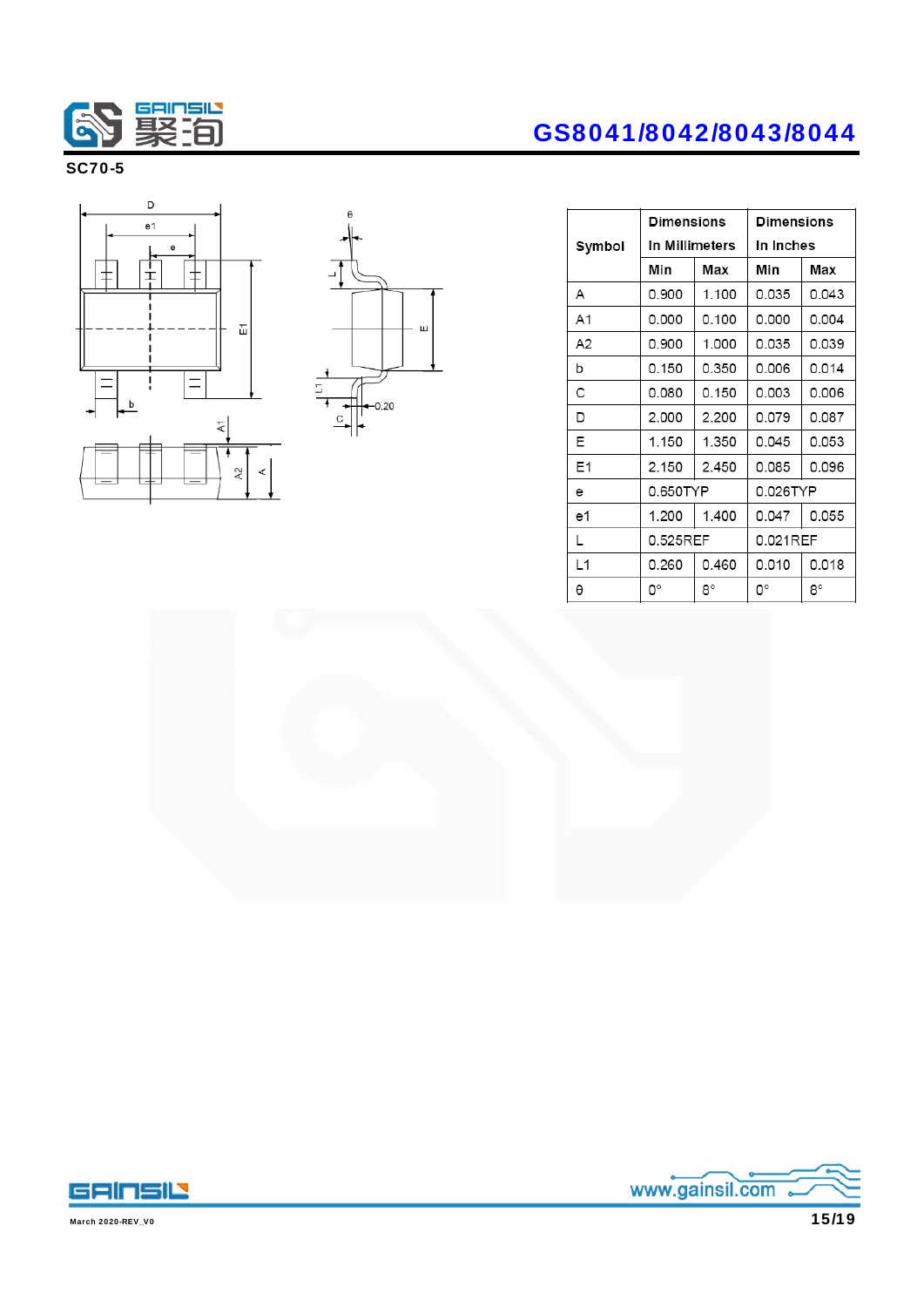

SC70-6

# $\frac{1}{\pm}$ ₹ ⇟ ╠╈  $=$



| Symbol         |            | <b>Dimensions In Millimeters</b><br><b>Dimensions In Inches</b> |            |       |  |
|----------------|------------|-----------------------------------------------------------------|------------|-------|--|
|                | Min.       | Max.                                                            | Min.       | Max.  |  |
| А              | 0.900      | 1.100                                                           | 0.035      | 0.043 |  |
| A1             | 0.000      | 0.100                                                           | 0.000      | 0.004 |  |
| A <sub>2</sub> | 0.900      | 1.000                                                           | 0.035      | 0.039 |  |
| b              | 0.150      | 0.350                                                           | 0.006      | 0.014 |  |
| с              | 0.080      | 0.150                                                           | 0.003      | 0.006 |  |
| D              | 2.000      | 2.200                                                           | 0.079      | 0.087 |  |
| Е              | 2.150      | 2.450                                                           | 0.085      | 0.096 |  |
| E <sub>1</sub> | 1.150      | 1.350                                                           | 0.045      | 0.053 |  |
| е              | 0.650 TYP. |                                                                 | 0.026 TYP. |       |  |
| e1             | 1.200      | 1.400                                                           | 0.047      | 0.055 |  |
|                | 0.260      | 0.460                                                           | 0.010      | 0.018 |  |
| L1             | 0.525 REF. |                                                                 | 0.021 REF. |       |  |
| θ              | 0°         | $8^\circ$                                                       | 0°         | 8°    |  |

## GS8041/8042/8043/8044



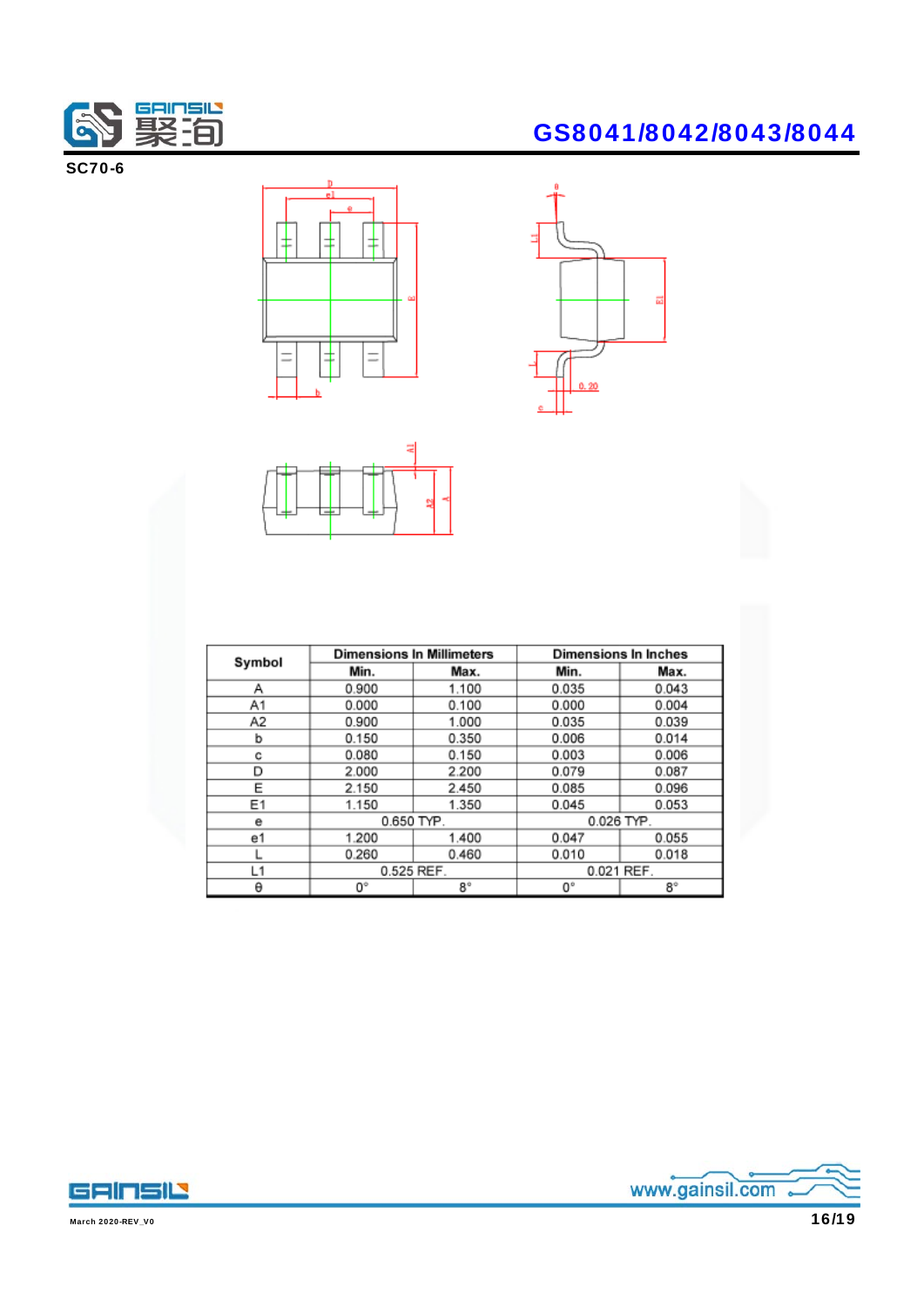

SOT23-6





| Symbol | Dimensions<br>In Millimeters |           | Dimensions<br>In Inches |           |  |
|--------|------------------------------|-----------|-------------------------|-----------|--|
|        | MIN                          | MAX       | MIN                     | MAX       |  |
| Α      | 1.050                        | 1.250     | 0.041                   | 0.049     |  |
| A1     | 0.000                        | 0.100     | 0.000                   | 0.004     |  |
| А2     | 1.050                        | 1.150     | 0.041                   | 0.045     |  |
| b      | 0.300                        | 0.500     | 0.012                   | 0.020     |  |
| с      | 0.100                        | 0.200     | 0.004                   | 0.008     |  |
| D      | 2.820                        | 3.020     | 0.111                   | 0.119     |  |
| Ε      | 1.500                        | 1.700     | 0.059                   | 0.067     |  |
| E1     | 2.650                        | 2.950     | 0.104                   | 0.116     |  |
| е      |                              | 0.950 BSC |                         | 0.037 BSC |  |
| e1     | 1.900 BSC                    |           | 0.075 BSC               |           |  |
|        | 0.300                        | 0.600     | 0.012                   | 0.024     |  |
| θ      | О°                           | 8°        | O°                      | 8°        |  |





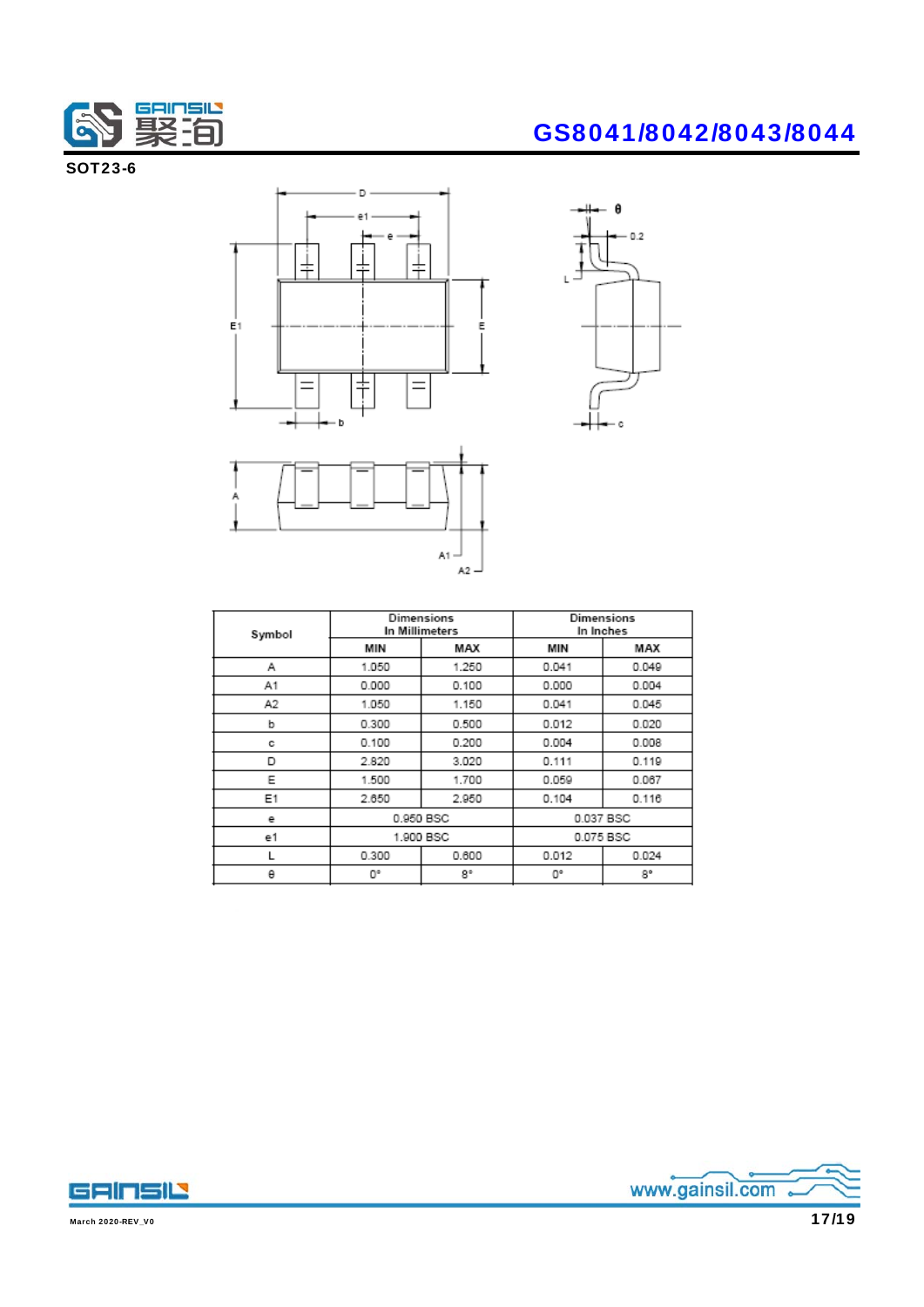

TSSOP-14



| Symbo1       | Dimensions In Millimeters |             | Dimensions In Inches |             |
|--------------|---------------------------|-------------|----------------------|-------------|
|              | Min                       | Max         | Min                  | Max         |
| D            | 4.900                     | 5.100       | 0.193                | 0.201       |
| Е            | 4.300                     | 4.500       | 0.169                | 0.177       |
| b            | 0.190                     | 0.300       | 0.007                | 0.012       |
| c            | 0.090                     | 0.200       | 0.004                | 0.008       |
| E1           | 6.250                     | 6.550       | 0.246                | 0.258       |
| $\mathbf{A}$ |                           | 1.200       |                      | 0.047       |
| A2           | 0.800                     | 1.000       | 0.031                | 0.039       |
| A1           | 0.050                     | 0.150       | 0.002                | 0.006       |
| e            | $0.65$ (BSC)              |             | 0.026(BSC)           |             |
| L            | 0.500                     | 0.700       | 0.020                | 0.028       |
| н            | 0.25(TYP)                 |             |                      | 0.01(TYP)   |
| θ            | ۰                         | $7^{\circ}$ |                      | $7^{\circ}$ |